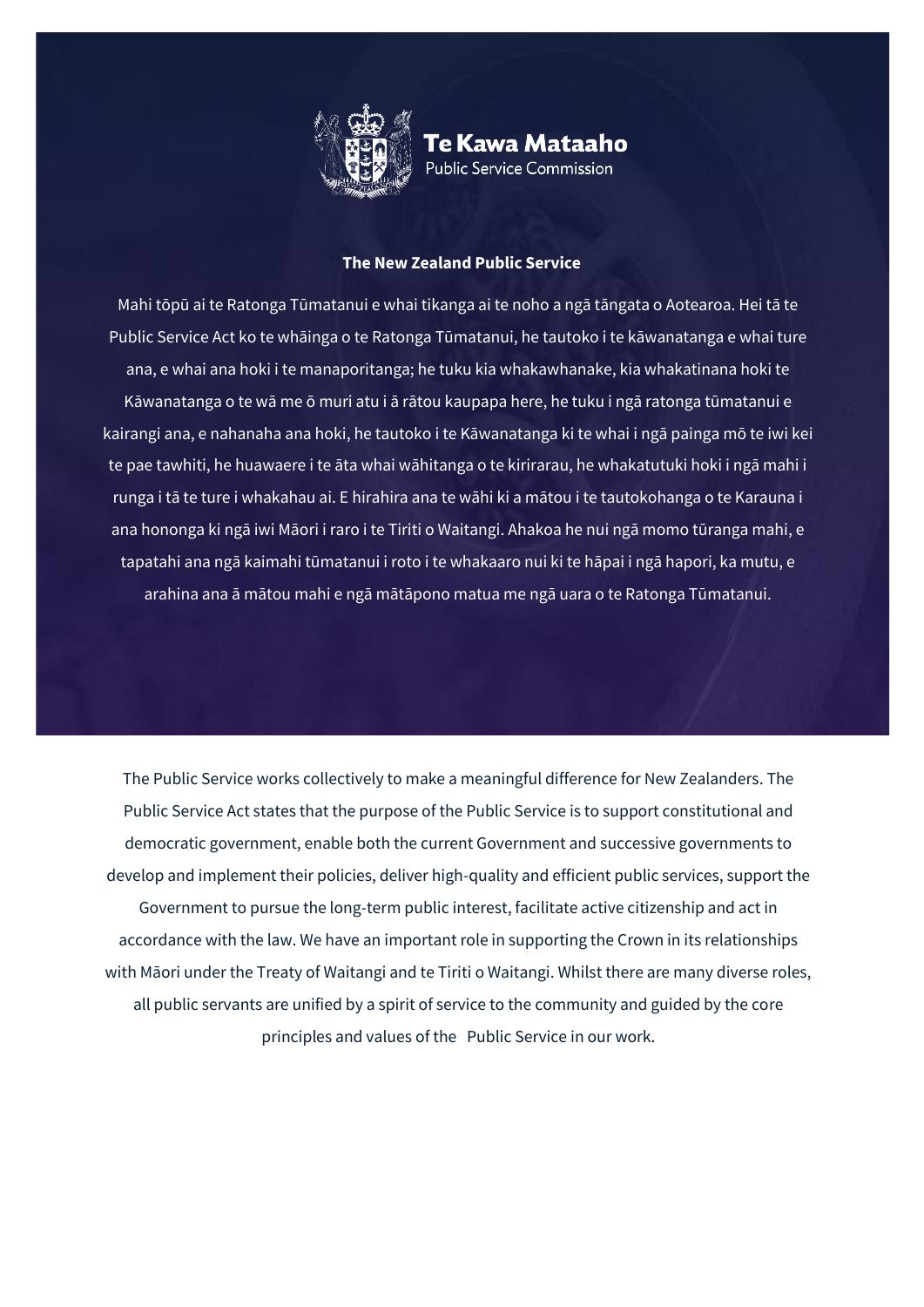



## New Zealand Government

| Te Türanga   Position | Tu Tumu Whakarae mō ngā Waka   Secretary for Transport and Chief<br><b>Executive</b> |
|-----------------------|--------------------------------------------------------------------------------------|
| Te pokapū   Agency    | Te Manatū Waka   Ministry of Transport                                               |
|                       | This position is a member of the Public Service Leadership Team                      |

## **Te whāinga o te tūranga | Position purpose**

Transport is essential for the lives of every New Zealander – it allows us to access economic and social opportunities within New Zealand. Transport also connects us globally, with international shipping and aviation being critical to the New Zealand economy.

Transport investments last for generations, so investment decisions need to anticipate how future generations may want to live and move around, and to consider changes in the environment, technology, and society.

A significant element of New Zealand's transport infrastructure is government owned, including \$60 billion of road assets and more than \$1 billion of rail assets.

Te Manatū Waka | The Ministry of Transport is the government's principal advisor on all issues relating to transport, and one of the agencies making up the government transport sector, along with four Crown entities, three State-owned enterprises, local government and New Zealand Police.

The Ministry's core role is to provide impartial, expert advice to the government to ensure the transport system is able to meet New Zealand's needs now and into the future. This includes advice on:

- legislative, policy and regulatory settings for all modes of transport
- investment settings for transport, including the development of the Government Policy Statement on Land Transport which directs land transport funding administered by Waka Kotahi and local government, and approaches to address the transport revenue system in the longer term
- Crown entity governance, performance, and accountability.

Te Tumu Whakarae mō ngā Waka | The Secretary for Transport and Chief Executive provides strategic leadership of the transport system to support the following outcomes:

- Inclusive access: Enabling all people to participate in society through access to social and economic opportunities, such as work, education, and healthcare.
- Economic prosperity: Supporting economic activity via local, regional, and international connections, with efficient movements of people and products.
- Healthy and safe people: Protecting people from transport-related injuries and harmful pollution and making active travel an attractive option.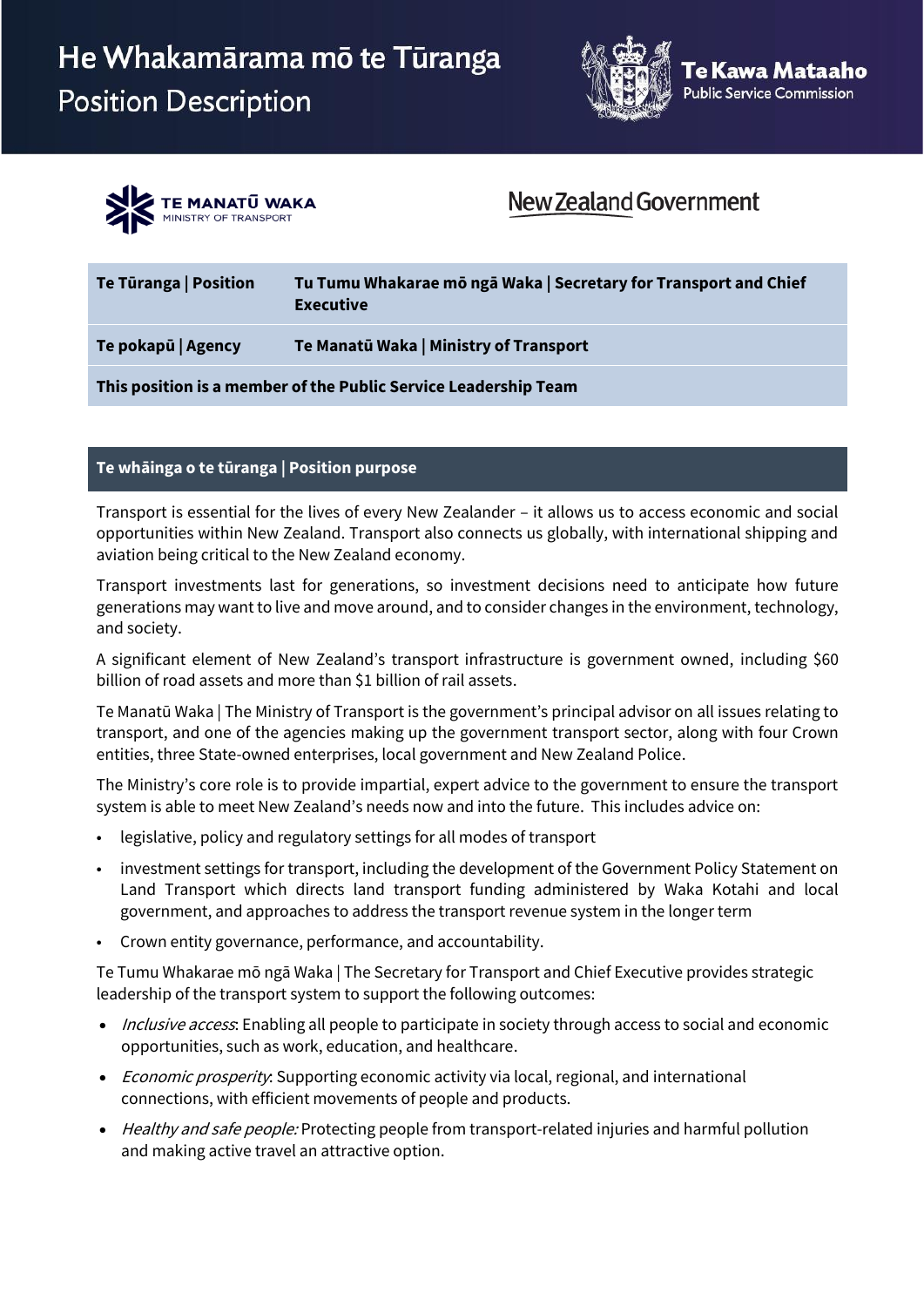- Environmental sustainability: Transitioning to net zero carbon emissions, and maintaining or improving biodiversity, water quality, and air quality.
- Resilience and security: Minimising and managing the risks from natural and human-made hazards, anticipating and adapting to emerging threats, and recovering effectively from disruptive events.

The Ministry of Transport is the administering department for Vote Transport (\$7.906 billion in 2021/22) which encompasses the funding of land, air and water transport infrastructure investments, services, and regulatory activities.

The Ministry has an operating budget of \$50.9 million and around 300 employees. It also administers a non-departmental budget of \$7.854 billion (2021/22).

| Ngā haepapa   Accountabilities |                                                                                                                                                                                                                                                                                                                            |  |
|--------------------------------|----------------------------------------------------------------------------------------------------------------------------------------------------------------------------------------------------------------------------------------------------------------------------------------------------------------------------|--|
| Te pūnaha   System             | The Secretary for Transport must perform the duties as set out in the Public<br>Service Act 2020, the Public Finance Act 1989 and other relevant statutes and<br>legislation.                                                                                                                                              |  |
|                                | As a member of the public service leadership team, the Secretary for Transport is<br>responsible for providing strategic leadership that contributes to an effective and<br>cohesive public service; working together to model leadership behaviours; and<br>assisting the other members to fulfil their responsibilities. |  |
|                                | As a Public Service leader, the Secretary for Transport will:                                                                                                                                                                                                                                                              |  |
|                                | support the Crown in its relationships with Māori under the Treaty of<br>Waitangi and te Tiriti o Waitangi by developing and maintaining the<br>capability of the agency and the wider public service to engage with Māori<br>and to understand Māori perspectives                                                         |  |
|                                | promote diversity and inclusiveness and have regard to the principle that,<br>$\bullet$<br>in order to achieve fairness in employment and a more flexible effective<br>public service, it is desirable for the group comprising all public service<br>employees to, as far as practicable, reflect the makeup of society   |  |
|                                | preserve, protect and nurture the spirit of service to the community that<br>public service employees bring to their work                                                                                                                                                                                                  |  |
|                                | uphold the public service principles of political neutrality, free and frank<br>advice, merit-based appointments, open government, and stewardship                                                                                                                                                                         |  |
|                                | demonstrate and uphold the values of the Public Service as set out in the<br>Public Service Act 2020                                                                                                                                                                                                                       |  |
|                                | uphold the general responsibilities to the appropriate Minister, as set out in<br>the Public Service Act 2020, including ensuring the integrity and conduct of<br>the agency's employees.                                                                                                                                  |  |
| Te pokapū   Agency             | The Secretary for Transport is responsible directly to the Minister of Transport and<br>will lead the Ministry's functions:                                                                                                                                                                                                |  |
|                                | Policy advice: The Government will invest almost \$40 billion in transport<br>over the next decade. The Ministry enables the Government to align its<br>investment decisions and objectives in order to maximise its return. Through<br>this function, the Ministry also facilitates more open and efficient markets,      |  |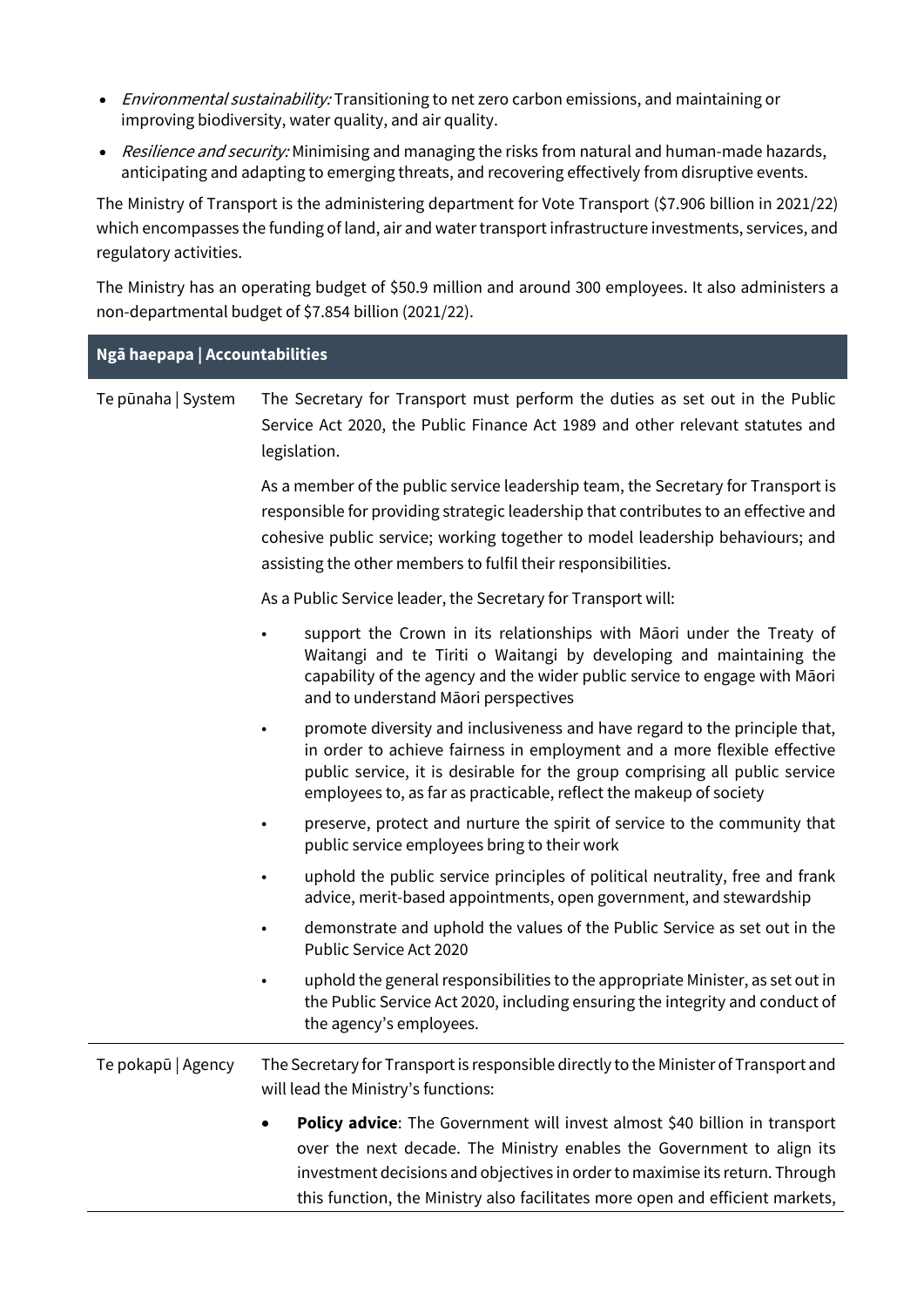and mitigates the safety and environmental harms that the system creates through regulatory design.

- **Sector leadership:** The Ministry leads the transport agencies in sector-wide coordinated action and engages with the sector to develop a shared future direction for the transport system.
- **Stewardship:** Through its stewardship role, the Ministry works with organisations in the transport system to help decision-makers take a 30-50 year view of transport investment choices that aligns with possible future needs. It also ensures the transport system has a fit-for-purpose regulatory framework and revenue system.
- **Crown entity governance and monitoring:** The transport Crown entities are the government's primary delivery agents for regulatory and investment in the transport system. The Ministry supports the Ministers to appoint Boards and set expectations for the Crown entities, and the Ministry monitors actual performance to support the relationship between Ministers and Boards.

Additionally, the Ministry has functions to:

- represent New Zealand at international transport forums
- operate the Milford Sound/Piopiotahi Aerodrome
- oversee the Crown's interest in joint venture airports
- administer a contract with the MetService to provide a public weather warning and forecast service
- refund fuel excise duty (contracted to Waka Kotahi).

| Ngā hononga matua   Key relationships       |                                                                                                                                                                                                                               |  |  |
|---------------------------------------------|-------------------------------------------------------------------------------------------------------------------------------------------------------------------------------------------------------------------------------|--|--|
| Te Kāwanatanga  <br>Government              | Minister of Transport<br>$\bullet$<br><b>Other Ministers</b><br>$\bullet$                                                                                                                                                     |  |  |
| Te ratonga<br>tūmatanui   Public<br>Service | Members of the Public Service Leadership Team<br>• Crown entities (Waka Kotahi (New Zealand Transport Agency), Civil Aviation<br>Authority (CAA), Maritime New Zealand (MNZ), Transport Accident<br>Investigation Commission) |  |  |
|                                             | City Rail Link Ltd (a jointly owned company by the Crown and Auckland<br>Council)                                                                                                                                             |  |  |
|                                             | State-owned enterprises (Airways Corporation of New Zealand Ltd;<br>Meteorological Service of New Zealand Ltd (MetService), and KiwiRail Holdings<br>Ltd (KiwiRail Group)                                                     |  |  |
|                                             | Road to Zero Chief Executive Governance Group (with Waka Kotahi, WorkSafe<br>New Zealand, New Zealand Police and Accident Compensation Corporation)                                                                           |  |  |
|                                             | NZ Search and Rescue Council (with CAA, the Department of Conservation,<br>MNZ, NZ Defence Force and New Zealand Police)                                                                                                      |  |  |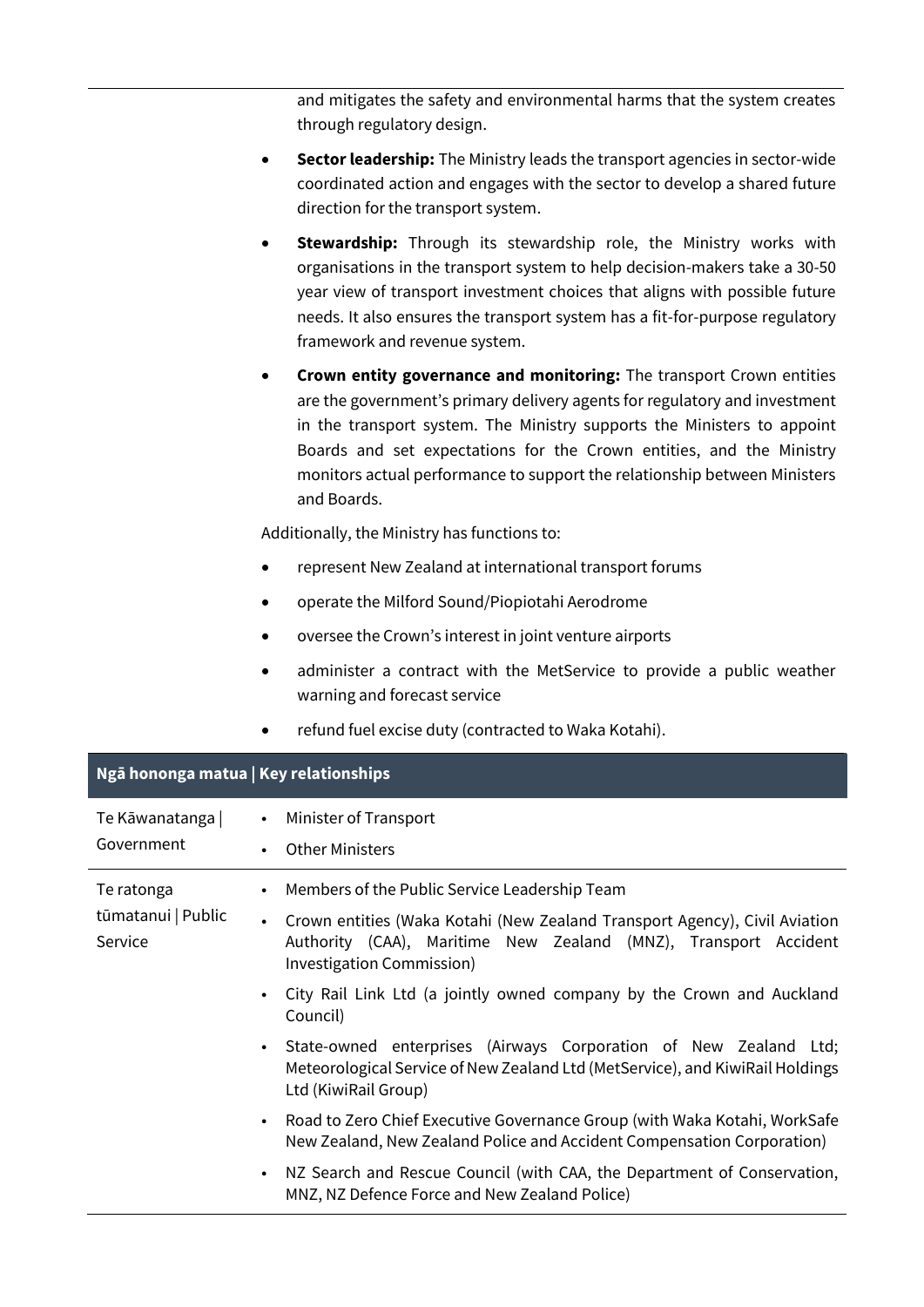|                                                                                   | Interdepartmental executive boards under the Public Service Act - Border<br>$\bullet$<br>Executive Board, Strategic Planning Reform Board, and the Climate Change<br><b>Chief Executive Board</b>                                                                                                                        |
|-----------------------------------------------------------------------------------|--------------------------------------------------------------------------------------------------------------------------------------------------------------------------------------------------------------------------------------------------------------------------------------------------------------------------|
|                                                                                   | Ministry of Business, Innovation and Employment<br>$\bullet$                                                                                                                                                                                                                                                             |
|                                                                                   | The Treasury<br>$\bullet$                                                                                                                                                                                                                                                                                                |
| Te kaunihera   Local<br>Government                                                | Local government (regional councils, district and city councils, and unitary<br>$\bullet$<br>authorities)                                                                                                                                                                                                                |
|                                                                                   | Local Government New Zealand<br>$\bullet$                                                                                                                                                                                                                                                                                |
|                                                                                   | Society of Local Government Managers<br>$\bullet$                                                                                                                                                                                                                                                                        |
| Ngā iwi me ngā<br>hapori whānui   Iwi<br>and wider<br>communities                 | Iwi and hapū<br>$\bullet$                                                                                                                                                                                                                                                                                                |
|                                                                                   | Private, non-governmental organisations and industry groups within the<br>transport sector                                                                                                                                                                                                                               |
| Te ao whānui  <br>International                                                   | The Ministry represents the government's transport interests internationally,<br>including at the International Civil Aviation Organisation, International Maritime<br>Organisation, and International Transport Forum.                                                                                                  |
|                                                                                   | Te momo kaiarataki e whāia ana   Leader profile                                                                                                                                                                                                                                                                          |
| Te kaiaratakinga  <br>Leadership                                                  | Excellent leadership by Public Service Chief Executives is essential for a high<br>performing, professional and world class State sector. Underpinning chief<br>executive leadership is the requirement to adhere to the Standards of Integrity<br>and Conduct and the higher bar expected of chief executive behaviour. |
|                                                                                   | As set out in the Public Service Act 2020, chief executives are required to<br>proactively promote stewardship of the public service, including of its long-term<br>capability and people, institutional knowledge and information, system and<br>processes, assets and the legislation they administer.                 |
|                                                                                   | As stewards of the system, chief executives are responsible for achieving cross-<br>agency, sector and system results by leading, collaborating and exerting their<br>influence in a cohesive way across boundaries and ensuring their staff have both<br>the authority and motivation to do likewise.                   |
| Ngā take mātāmua<br>me mātua whai e<br>angitu ai   Critical<br>success priorities | The Secretary for Transport is responsible for providing strategic leadership to the<br>agency and wider transport sector, with particular focus on:                                                                                                                                                                     |
|                                                                                   | delivery of transport's component of the Emissions Reduction Plan,<br>$\bullet$<br>including the decarbonisation of the transport system                                                                                                                                                                                 |
|                                                                                   | delivery of significant transport investments, such as City Rail Link, New<br>٠<br>Zealand Upgrade Programme, and progressive implementation of a reliable<br>and resilient heavy rail system (through the Future of Rail)                                                                                               |
|                                                                                   | supporting the delivery of the Government's Road to Zero strategy and                                                                                                                                                                                                                                                    |